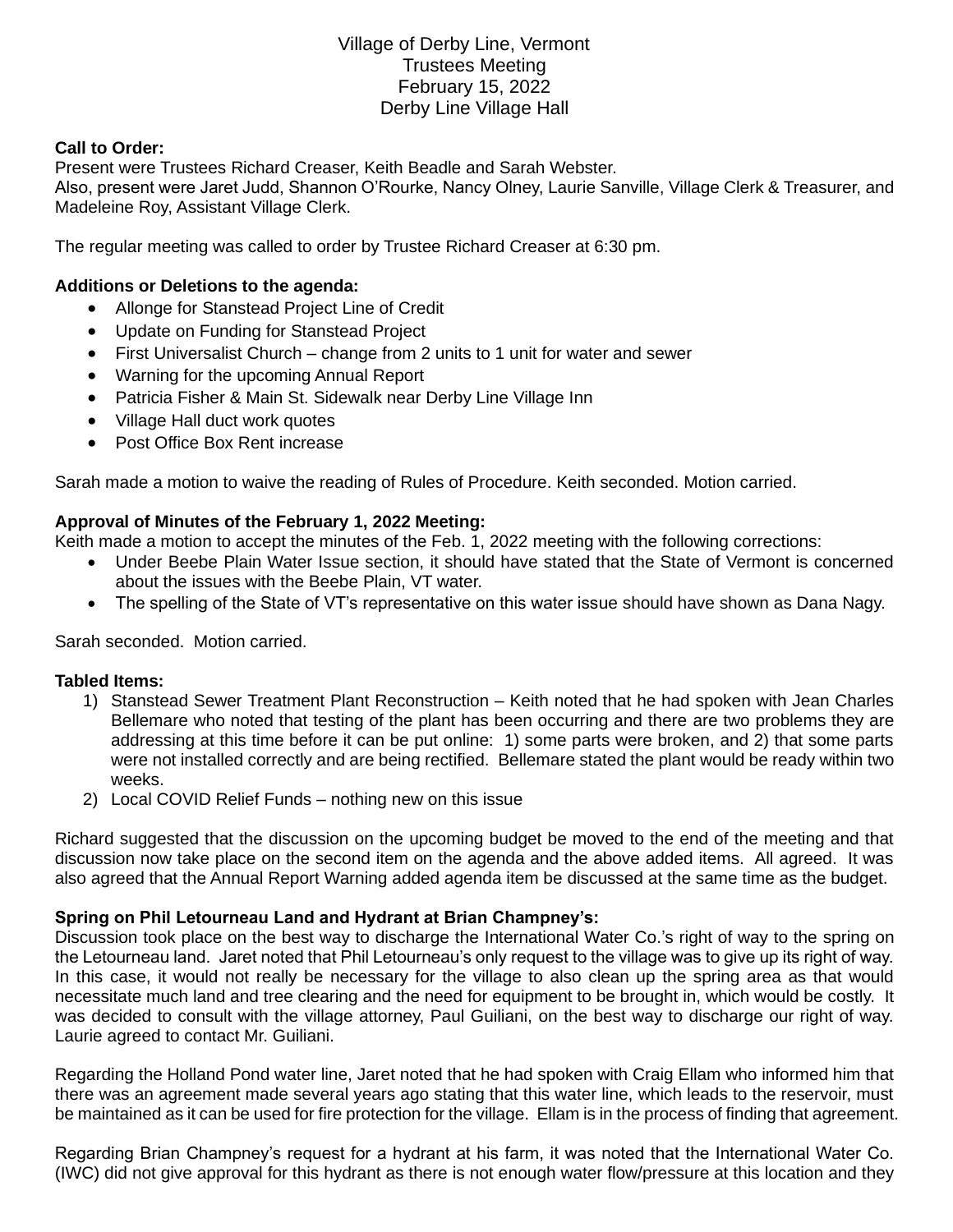do not want to be responsible for it. Laurie agreed to issue Champney a letter explaining this decision.

### **Allonge for the Stanstead Sewer Project Line of Credit:**

Laurie explained that this line of credit for \$2.3 million from the Community National Bank is to be extended until Feb. 2, 2023. However, this extension may only be needed for two months or so at which time the Stanstead sewer plant should be online and we will then begin paying on the loan.

Keith made a motion to authorize the Trustees to sign this Allonge. Sarah seconded. Motion carried.

### **Update for Funding for the Stanstead Sewer Project:**

Laurie has had conversations with Tom Brown and Lynette Claudon of the State pf VT regarding funding. Brown informed her that he was waiting for the engineers' approval. Claudon stated she had the proper paperwork and hoped to get to it this week and provide it to Laurie by next week so she can re-submit for reimbursement.

### **First Universalist Church:**

The church has asked that since they have been closed for several months because of COVID and are not sure when they will re-open, would the village consider reducing their water and sewer status from two units to 1 unit. Laurie agreed to give them the vacant rate for the time the church has not been in use, thereby still preserving their fire protection and needed sewer services.

### **Patricia Fisher and Main St. Sidewalk:**

Laurie stated that Pat Fisher had stopped in to advise that she had fallen on the sidewalk and was injured in front of the Derby Line Village Inn while walking her dog, because of a pothole and damaged section of the sidewalk. Laurie agreed to submit a claim for her medical bills to the village insurance company. However, she may not receive much from this, if any, because Fisher is on Medicare. Jaret agreed that as soon as the weather permits, the road crew will be applying cold patch to this damaged area and other areas on village streets and sidewalks.

### **Duct Repairs in Village Hall:**

Two quotes have been received to repair and/or replace two ducts and registers in the village hall that are mostly rotted out. Fred's Energy quote was for \$1,396.00, and NEVTEC's quote was for \$1,090.00. NEVTEC also included an added \$350.00 to replace the duct to the Ladies' bathroom register.

Keith moved to accept NEVTEC's quote of \$1,090.00 with the added \$350.00 for a total of \$1,440.00. Sarah seconded. Motion carried.

#### **Post Office Box Rent Increase:**

Laurie advised that the post office's rental rates for the village post office box are going up from \$76.00 to \$196.00. After a short discussion, it was decided to continue renting the box for the \$196.00.

#### **Budget for 2022:**

The Trustees and Laurie continued working on the new budget. Laurie will make all the changes suggested and submit to the Trustees for additional perusal before it needs to be printed in the annual report.

Regarding the Warning for the Annual Meeting, Laurie and Madeleine will update the positions to be elected under Item #5, update the amount to be appropriated for the Derby Line Fire Dept. to \$500 as voted in last year, and change Item #13 to ask the voters to spend \$20,000 of ARPA funds for renovations at the Haskell Free Library, which would leverage additional similar funding for the library from two other sources. The last seven items on the warning would remain the same except that the amounts to be voted in under Items #16 and #17 would be changed to \$10,000.00 and \$500.00 respectively.

# **Business from Trustees, Treasurer and Road Foreman:**

Trustee Position: Laurie asked Shannon O'Rourke if she would be interested in running for Village Trustee. Shannon noted that she would think about it. Sarah noted that she has mentioned it to a few people, and that the position should probably be posted on Facebook between now and the annual meeting.

Quotes for Loader: For information only, Jaret stated that he has received unofficial quotes for the purchase of a loader of between \$80,000 and \$95,000 with \$17,000 deducted because we are a municipality.

#### **New Business from the Audience:** None